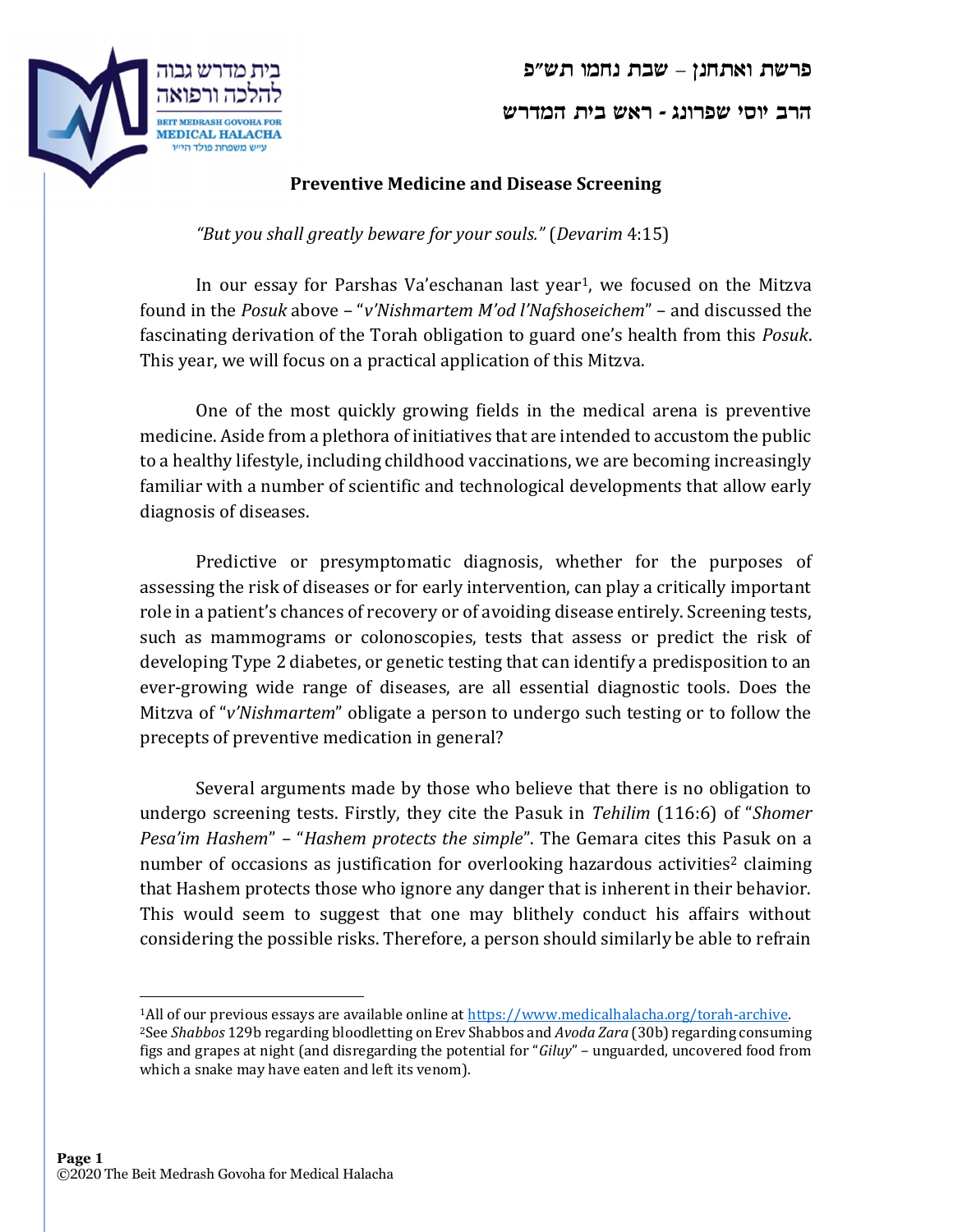

from undergoing diagnostic tests, trusting that Hashem will save him from any possible harm.

But this is an entirely incorrect conclusion. The Sefer Shemiras Shabbos Kehilchasa (32:1, footnote 2) rules that one may only invoke Shomer Pesa'im Hashem in cases where something is a common and widespread practice and people are not concerned about the danger or risks of the activity, but not when something is widely considered to be dangerous. The concept of Shomer Pesa'im Hashem does not apply to a known danger that a person chooses to ignore.

Moreover, the Tzofnas Pa'aneiach (Bereishis, Introduction p49) holds that Shomer Pesa'im Hashem only applies to danger that is a product of the natural processes of the world. For example, although childbirth is dangerous (indeed a woman is considered a Cholah Sheyesh Bo Sakanah for a number of days following the birth), it is permitted to become pregnant and bear children because of *Shomer* Pesa'im Hashem. Dangers that are not inherent in the world's natural order may not be ignored.

R' Elchonon Wasserman HY"D (Kovetz Shiurim, Kesubos 136) agrees with the Tzofnas Pa'aneiach and further explains that when there is an element of danger in normal day-to-day life, it is considered "unavoidable", as a person cannot be expected to refrain from basic activities of daily living. However, if avoiding danger will not encroach on a person's regular activities, a person is obligated to take steps to protect themselves. Therefore, a person would be obligated to make efforts to avoid dangerous diseases that are certainly not a part of "normal" life, particularly when the diagnostic tests barely inconvenience a person at all.

Finally, the Achiezer (1, E.H. 23) rules that *Shomer Pesa'im Hashem* only applies when the danger is remote and unlikely, not where it is common.

A second argument made by those who refrain from early testing for diseases is based on Rashi's comment to the Pasuk "Tamim Tihye Im Hashem Elokecha" – "You shall be wholehearted with Hashem your G-d" (Devarim 18:13). Rashi explains:

Walk with him with wholeheartedness. Look ahead to him and do not delve into the future, but rather whatever comes upon you accept with wholeheartedness and then you will be with Him and of His portion.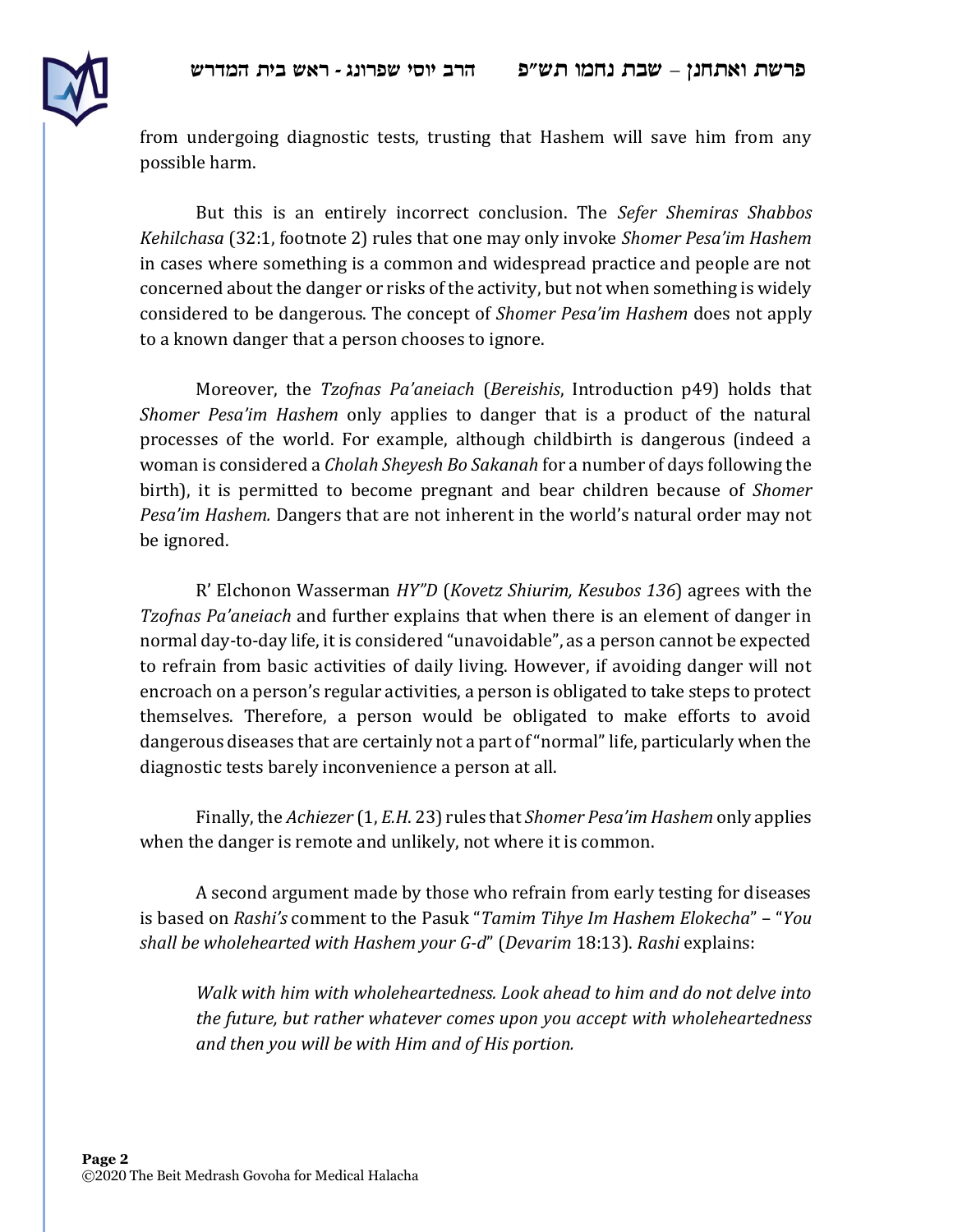

Rashi makes clear that the Mitzva of Tamim Tihye forbids a person from "delving into the future". Therefore, there are some who maintain that a person should not perform presymptomatic diagnostic testing as it will reveal what is awaiting him in the future. Rather, he should simply trust in Hashem.

This argument is also erroneous and illogical. Regarding business and financial matters, people strive mightily to predict the future and to garner every possible fact in order to forecast later developments and prevent possible losses. It is only regarding their health that they show less concern and therefore preach a message of trust in Hashem and "Tamim Tihye"!

In fact, the Pasuk of "Tamim Tihye Im Hashem Elokecha" has a different meaning entirely. The directive to refrain from "delving into the future" refers to consultations with astrologers, psychics and fortunetellers. The Torah instructs a person to refrain from placing his trust in those who practice these forbidden activities and instead trust in Hashem (or perhaps to turn to a Navi or the Urim  $v$ Tumim where necessary). The Ramban (ibid.) writes this explicitly<sup>3</sup>:

The explanation of "You shall be wholehearted with Hashem your G-d" is that we shall wholly dedicate our hearts to Him and believe that He alone does everything. And that He is the one who knows the truth of all future events. And from Him alone we should inquire about the future through his prophets or through his devout ones. We should not inquire of stargazers or their like, nor should we trust that their words will certainly be fulfilled. Rather, if we hear something from them, we should say, "Everything is in the hands of Heaven" for He is the God of all powers, supreme over everything, all-powerful. He alters the arrangements of the stars and the constellations as He wishes and nullifies the signs of the stargazers and makes fools of diviners. And we should believe that everything that occurs is commensurate with the degree to which a person has come close to Hashem through his service. Therefore, after the prohibition against inquiring about future events from a diviner or one who consults the dead on behalf of the living, the Torah says that you shall be "wholehearted with Hashem your G-d" in these matters and have no fear of a fortune teller. Rather, one shall inquire of Hashem's prophets and hearken to Him.

 $3$ See also the *Ramban*'s commentary to *Bereishis* (17:1).